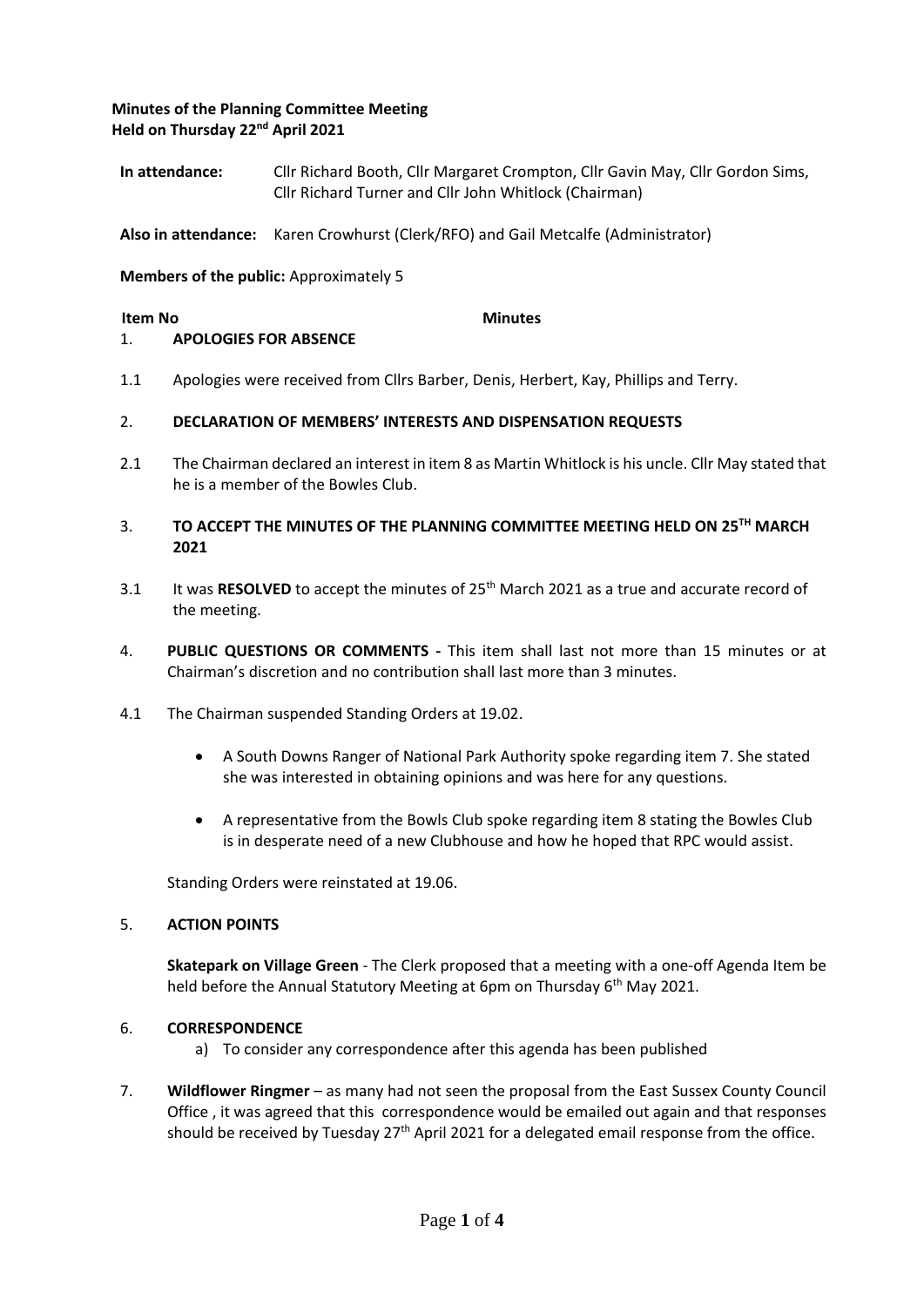**WILDLIFE RINGMER –** To decide whether to establish wildlife areas at:

- 1) The banks running along the Lewes Roadside of the Green
- 2) Triangular Green adjacent to the Well House
- 3) Side path bordering the Bowls Club
- 4) Top edge of the Village Green
- 5) To leave longer grass around the base of trees on the green to provide varied habitat and soften appearance
- 6) Rushey Green
- 7) Sadlers Way
- 8) Gote Lane
- 9) Broyle Lane
- 10) To agree the methodology and grass cutting variations outlined in the report
- 11) To identify and agree any associated costs

#### *Documents regarding this item have been previously circulated*

The following lists the results of the voting:

- 1) Unanimously voted in favour.
- 2) 5 voted for and 1 objected.
- 3) Unanimously voted in favour.
- 4) Unanimously voted in favour.
- 5) Unanimously voted in favour.
- 6) 4 objections. Standing Orders were suspended at 19.21 to ask Jan Knowlson more details on strategy and amount. She stated that this one was not compulsory but suggested leaving the edges or at the back on Rushey Green unmowed. Standing Order were resumed at 19.22. A proposal was made to leave the main area at the front mown and to leave the rear unmown. This was seconded and voted on with 4 for, 1 against and 1 abstaining.
- 7) Unanimously voted in favour.
- 8) Unanimously voted in favour.
- 9) All in favour
- 10) It was agreed that the contractor would still get paid so no loss of income to him.
- 11) It was agreed that the Clerk has delegated powers to deal with this.

### 8. **PLANNING APPLICATIONS**

### **LW/21/0137 Ringmer Bowls Club Lewes Road Ringmer East Sussex BN8 5QA**

Demolition of existing wooden building, Ringmer Bowls Club house and erection of new wooden Club house in same location but on a slightly larger footprint with a pitched and tiled roof

### 8.1 **Comments and Observations:**

Ringmer Parish Council are in full support of this application.

- 9. **PLANNING CONSENTS, REFUSALS & APPEALS RECEIVED –** further information regarding consents, refusals & appeals
- 9.1 None were received.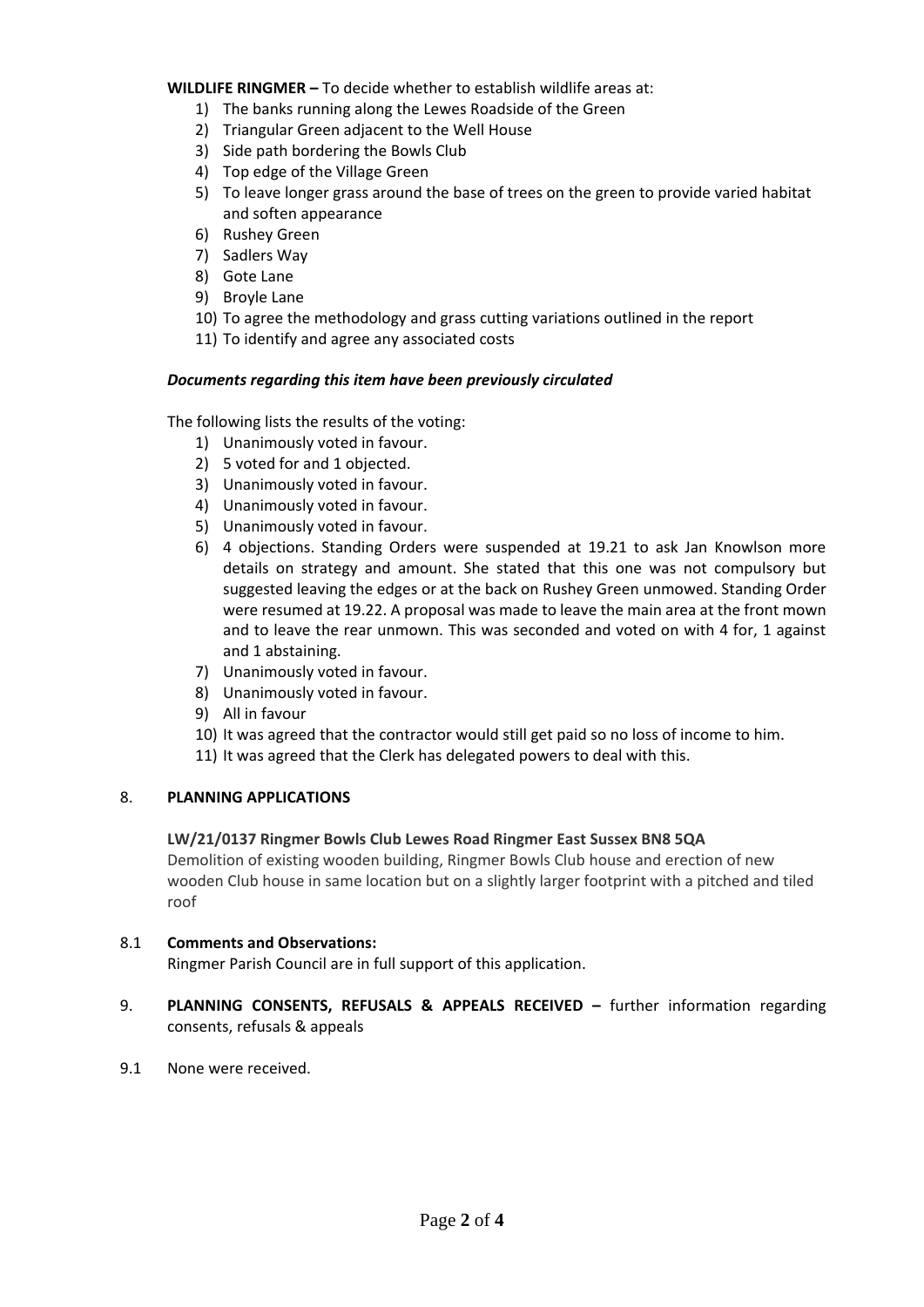#### 10. **DEED OF GRANT AT ANCHOR FIELD** – **CONFIDENTIAL DOCUMENTS PREVEIOUSLY CIRCULATED**

- 1) To agree for the Parish Council to instruct the Solicitor with regard to granting a deed of grant with Southern Water. of the Protected Strip as the land falls within the land transferred to the Parish Council (coloured yellow on the plan) *NB The fees of £500 have been agreed to be paid by Lewes District Council.*
- 2) Once agreement meets Council's satisfaction for the Clerk to sign the relevant documents in accordance with Ringmer Parish Council's Standing Orders, which is for the Proper Officer (Clerk) to sign.

It was proposed and seconded that the way forward would be to delegate legal authority to the Clerk. It was voted unanimously it was therefore **resolved** that the Clerk could sign the deeds in order to sign the agreement.

# 11. **RINGMER NEIGHBOURHOOD PLAN**

- a) Submission of minor amendments
- b) To note and agree any actions of the Monitoring Report presented by Cllr Kay (Previously circulated)
- c) To consider renewing or reviewing the Neighbourhood Plan
- d) To decide whether to wait for the housing totals from Lewes District Council before proceeding any further
- e) To identify any funds within the Parish Council's accounts to proceed with any decisions made i.e.: CIL funds
- 11.1 It was agreed that this would be deferred until Cllr Kay was in attendance.

# 12. **ANY REPORTS (BY LEAVE NOT DISCUSSION OR DECISION) ON PLANNING MATTERS**

- a) Verbal report and update regarding a recent meeting with Bedford Developments
- b) Members reports
- 12.1 **Bedford Development –** It was noted that RPC had had a meeting with the developers and planning has been submitted to planning. Cllr Booth pointed out they had merely listened to the developers and pointed them towards the Neighbourhood Plan.

# 13. **ITEMS FOR REFERRAL TO NEXT AGENDA OR APPROPRIATE COMMITTEE**

13.1 Item 11.

## 14. **URGENT ITEMS AT THE CHAIRMAN'S DISCRETION REQUIRING DECISIONS WHICH CANNOT BE HELD OVER UNTIL THE NEXT MEETING**

14.1 **Skatepark on Village Green** – it was decided that a 45 minute meeting would not be long enough to discuss this issue. It was decided that the meeting would be at 5.30pm-7pm to allow enough time for discussion and a decision and for the Council meeting to be pushed back to 7.30pm.

It was requested that the office send a statement out on Friday  $23<sup>rd</sup>$  April 2021 stating that the Barrister's report had been received and that the skatepark can be sited on the Village Green legally and that anyone wishing to attend the above meeting should request the Zoom link once the Agenda has been published.